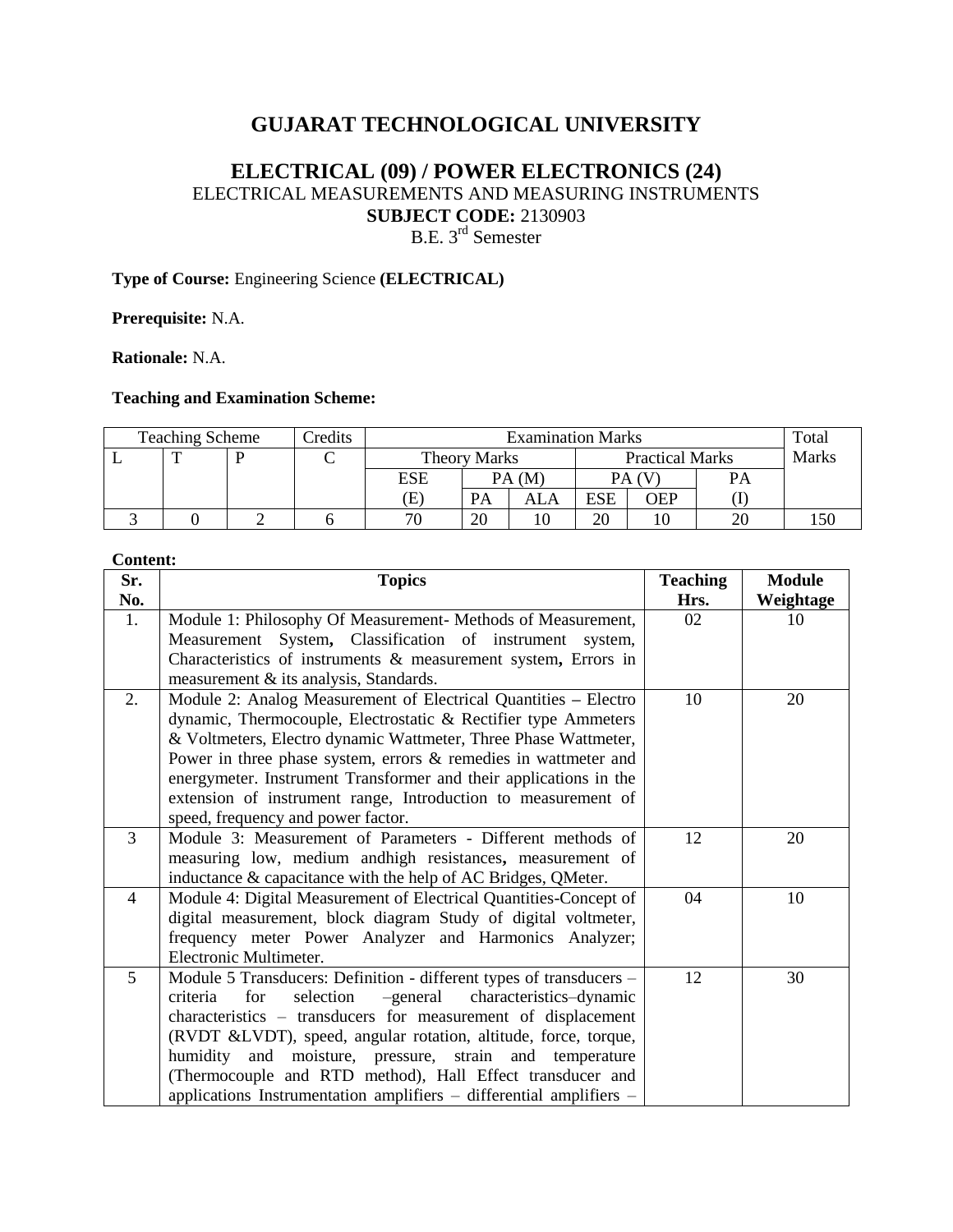|   | Data transmission and telemetry $-$ methods of data transmission,<br>General telemetry systems – Digital methods of frequency, phase,<br>time and period measurements.                                                                                                      |    |    |
|---|-----------------------------------------------------------------------------------------------------------------------------------------------------------------------------------------------------------------------------------------------------------------------------|----|----|
| 6 | Module 6 Display methods, recorders: Display methods and devices<br>- different types of recorders - galvanometric recorders - pen<br>driving system- magnetic recorders - digital recorders, digital<br>storage oscilloscope (Block Diagram, theory and applications only) | 02 | 10 |

### **Reference Books:**

- 1. A.K.Sawhney, A course in Elect. & Electronic Measurement and Instrumentation, Dhapat Rai &  $Co<sub>1</sub>$
- 2. Golding & Widis, Electrical Measurement and Measurement instrument, Wheelar Books
- 3. H.S. Kalsi, Electronic Instruments, Tata Mc-Graw hill.
- 4. Carr, Elements of Electronic Instrumentation and Measurement, Pearson Education.
- 5. D. Patranabis, Sensors & Transducers, PHI.
- 6. A.J. Bouwens, Digital Instrumentation, Tata Mc-Graw hill.
- 7. A.D. Heltric & W.C. Copper, Modern Electronic instrumentation & Measuring instruments, Wheeler Publication.
- 8. H.K.P. Neubert, Instrument transducers, Oxford University press.

#### **Course Outcomes:**

After learning the course the students should be able to

- Understand the working principal and construction of the measuring instruments and recorders.
- Measure various electrical and physical quantities and parameters using meters and transducers.
- Calibrate the measuring devices such as meters and transducers.

## **List of Practical including Open Ended Problems:**

- 1. a) Calibration of single phase energy meter by direct loading b) Calibration of single phase static energy meter.
- 2. Calibration of single phase energy meter by phantom loading with and without phase shifting transformer.
- 3. Calibration of 3 phase energy meter a) phantom loading b) using phase shifting transformer.
- 4. Measurement of self and mutual inductance a) air cored coil b) iron cored coil.
- 5. a) Determination of B- H curve b) Determination of hysteresis loop using six point method.
- 6. Calibration of ammeter, voltmeter and wattmeter using vernier potentiometer

#### INSTRUMENTATION LAB

- 1. Measurement of resistance using Wheastone's Bridge and Kelvin Double bridge.
- 2. Extension of range of wattmeter using CT & PT
- 3. Measurement of displacement using LVDT
- 4. Measurement of current/ voltage using Hall effect transducer.
- 5. Thermocouple based ON OFF controller
- 6. Measurement of physical quantities strain, torque and angle
- 7. Measurement of temperature by RTD method
- 8. Measurement of low resistance by Kelvin"s double bridge;
- 9. Measurement of voltage, current and resistance using dc potentiometer;